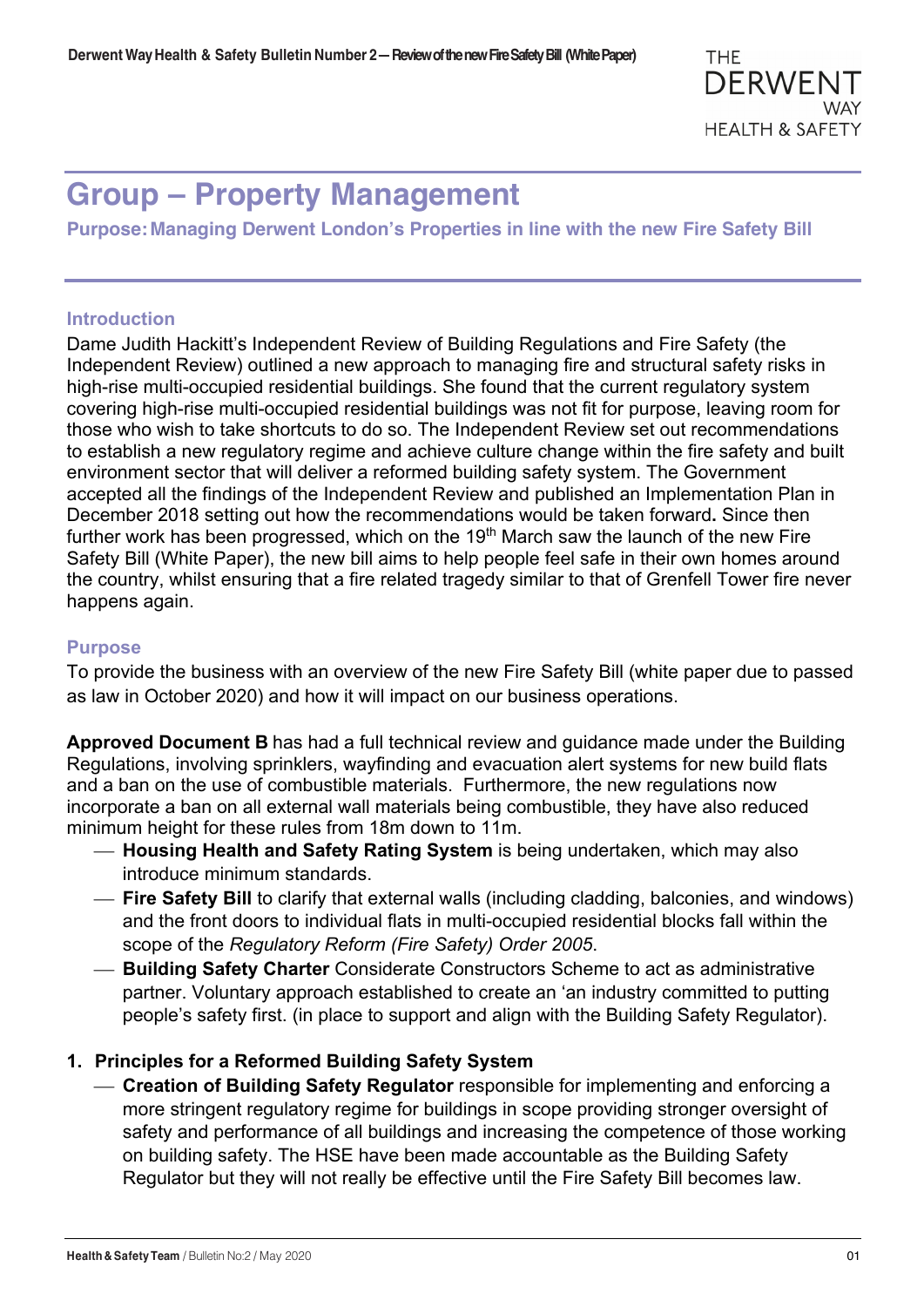

- ¾ **Duty holder regime operating over the life span of the building** including design and construction and showing that the building is safe and healthy to occupy.
- ¾ **Remove the choice of building control body** and return to local authority building control complemented by Approved Inspectors.
- ¾ **Duty Holder regime will continue into occupied buildings** imposing the role of an **Accountable Person** who will be responsible for understanding fire and structural risks.
- ¾ **Building Safety Manager** appointed by the Accountable Person and approved under a system defined by the Building Safety Regulator, will deliver the day-to-day functions on behalf of the Accountable Person. He will be required to proactively engage and communicate with residents through a mandated *Resident Engagement Strategy*. Residents will therefore have a mechanism for being kept informed and to be able to participate in the decision making regarding the building and understand their safety responsibilities. *For Derwent London this will mean we will need to consider additional resources and funding to appoint the Accountable Person and Building Safety Managers.*
- ¾ **Establish a new Construction Products regulatory role** to oversee and strengthen the existing construction products regulatory regime.

# **2. A more effective regulatory framework: The Building Safety Regulator**

- ¾ **Building Safety Regulator –** New Safety Regulator (HSE) responsible for:
- ¾ Implementing a more stringent regulatory regime for buildings in scope
- ¾ Overseeing the safety and performance of all buildings
- ¾ Promoting the competence and organisational capability of professionals, tradespeople and building control professionals working on all buildings.
- ¾ This now sits within the HSE and their expertise and knowledge intended to drive a regime where duty-holders would be properly held to account by a robust regulator.
- ¾ A clean break from existing regime, it should draw on expertise and knowledge that exists in, for example Local Authorities and Fire and Rescue Service
- ¾ Report to Secretary of State for Housing who will retain overall responsibility for the regulatory system.
- ¾ Regulator responsible for all the major regulatory decisions made at key points during design, construction, refurbishment and occupation of buildings in scope.

# **Other duties of the Regulator include:**

- ¾ Establishing a National Register of Buildings in scope
- ¾ Ensuring that Residents' complaints about safety issues for buildings in scope that have been escalated to the Regulator are investigated and dealt with in a timely manner
- ¾ Producing guidance to help duty-holders in managing the safety risks of buildings in scope to discharge that responsibility
- ¾ Advising on current and emerging safety risks in buildings in scope.
- ¾ Hosting centres of excellence to strengthen enforcement
- ¾ Work with technical experts and the construction industry to ensure that those who design, and construct buildings are given access to innovative advice on best practice including advising the Government on changes to Building Regulations and Approved Documents.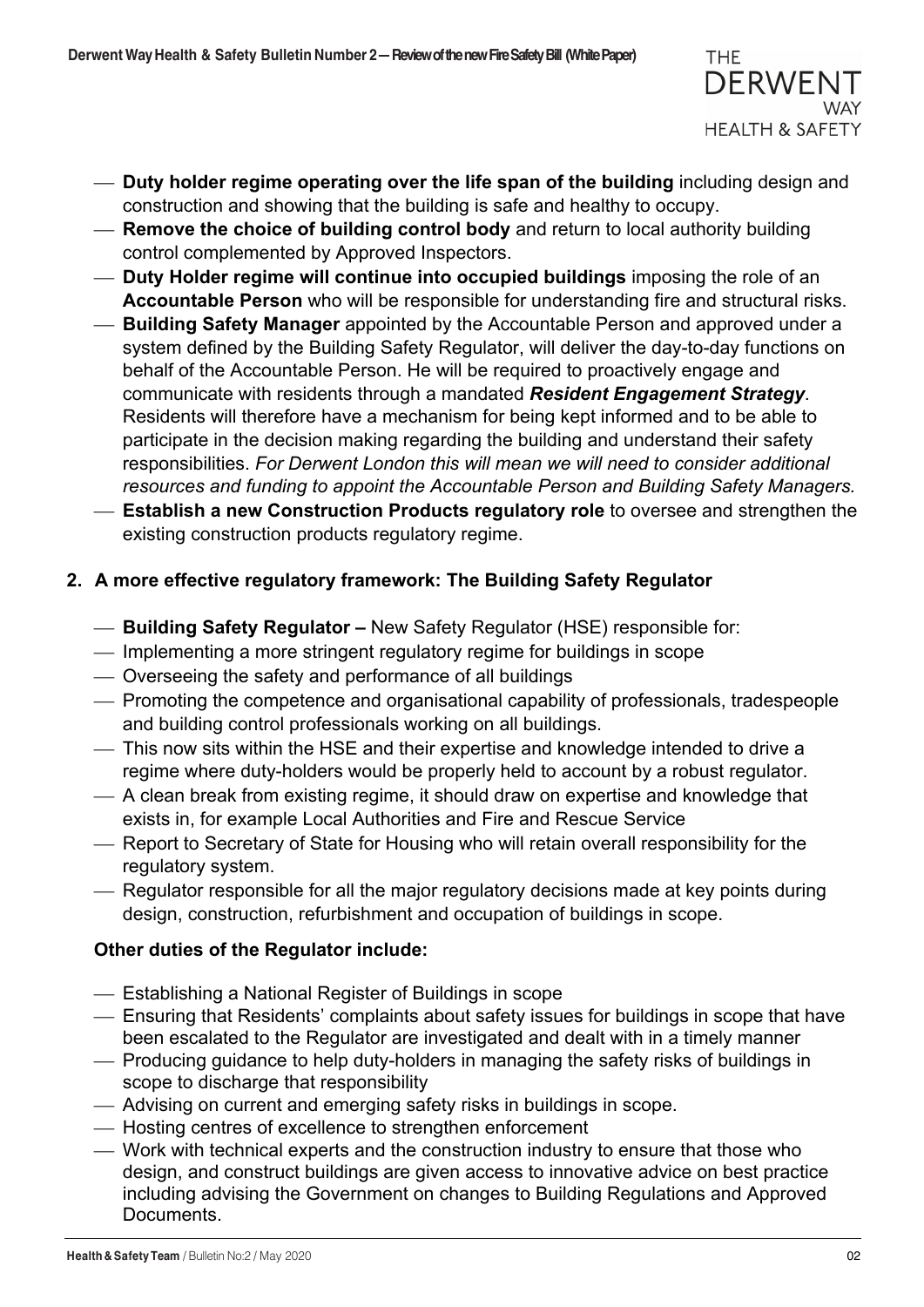

- ¾ Overseeing and publishing reports on the performance of Building Control Bodies
- ¾ Advise on current and emerging risks to building safety and performance
- ¾ Assessing and assuring the competence of people in the industry

## **3. A more rigorous approach to accountability: the system of duty holders**

## **During design and construction**:

When buildings are designed, constructed, or refurbished duty holders, as per CDM, will be given formal responsibilities for compliance with building regulations.

These duty holders will typically be an organisation but could be a single named individual. *(This will impact Derwent London as a developer and construction Client under CDM)*

#### **DUTY HOLDERS:**

Client, Principal Designer, Principal Contractor, Designer(s), Contractor(s) Clear guidance and duties to support the development of safer buildings and more stringent regulatory regime.

All duty holders will:

- ¾ Cooperate and share information with Building Safety Regulator
- ¾ Ensure compliance with Building Regulations
- ¾ Comply with the specific regulatory requirements imposed upon them
- ¾ Ensure they and the people they employ are competent to do the work they are undertaking

## **GATEWAY ONE**

Before Planning permission is granted and when fire issues impacting on planning should be considered.

Developer required to submit a Fire Statement setting out fire safety considerations specific to the development.

Local Planning Authority will consult with local Fire and Rescue Service.

Local Planning Authorities will need to study the impact of developments on nearby buildings and the fire safety provisions available. *We will need to consider allowing additional time and resource before we progress to Gateway Two.*

#### **GATEWAY TWO**

Before construction begins and at the 'deposit of full plans' stage.

Under the new regime, the Building Safety Regulator will take on the role of Building Control Body and be legally responsible for regulating in-scope buildings in respect of Building Regulations.

The Client will be required to submit key information to the Building Safety Regulator demonstrating how they are complying with Building Regulations through the submission of:

- ¾ Full Plans
- Construction control plan
- Fire and emergency file
- ¾ Other supporting documentation

These will be reviewed and checked to ensure they demonstrate they are managing buildings effectively.

The Client will also be required to ensure that the Principal Designer and Principal Contractor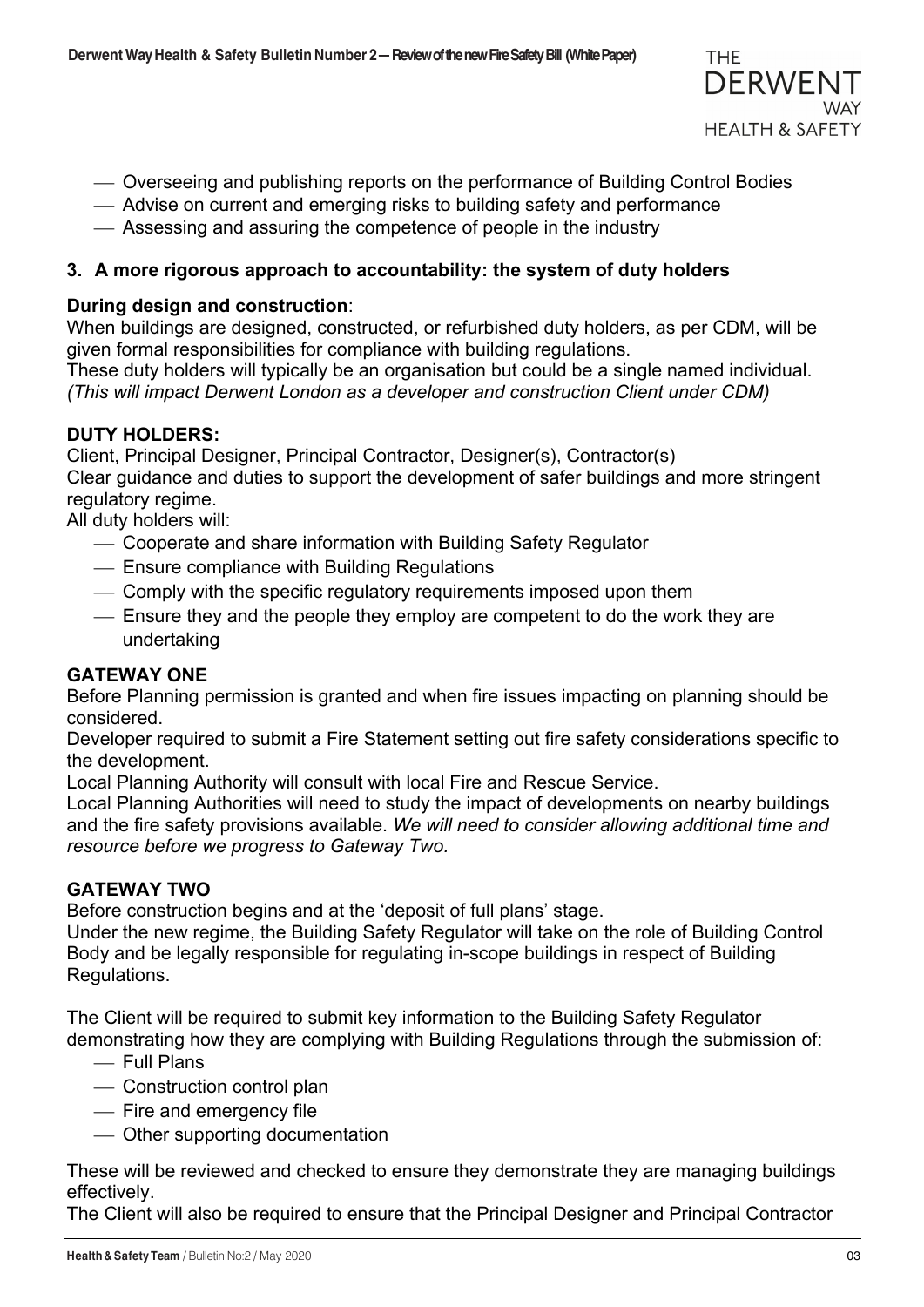

can demonstrate the necessary competence to discharge duties effectively. This will be achieved using our list of approved suppliers, which requires them to complete a competency assessment specific to their duty holder role.

Building Safety Regulator will give permission for construction to begin when they are happy that everything is in place. They will also set an appropriate inspection programme for specific stages of the construction work.

In complex buildings the Building Safety Regulator will allow for a staged approach to construction. The Principal Contractor will not be permitted to start on the next stage of construction until the previous stage has been signed off.

Change control strategy must be submitted as part of the construction control plan. Critical safety management changes will need to be notified to the Building Safety Regulator before further work can commence. *As Gateway One we will need to allow additional time and resource to accommodate the requirements.*

## **GATEWAY THREE**

#### **This is before occupation.**

Building Safety Regulator will provide the building control function working with local regulators. At this stage the Client will required to submit to the Building Safety Regulator information on the final, as built building. This will include:

- Updated as-built plans indicating any agreed variations since Gateway Two
- A complete construction control plan
- An updated fire and emergency file
- A complete key dataset

The Client, Principal Designer and Principal Contractor will also need to produce and co-sign a final declaration confirming that to the best of their knowledge the building complies with Building Regulations.

Key information related to fire and structural safety submitted during the three Gateways will form part of the Golden Thread of data that will be kept up to date and made accessible to relevant people through the life-cycle of the building.

The Building Safety Regulator will have the ability to grant partial occupation of the building. This should form part of the design strategy from the outset. A suitable fire management strategy should be in place.

No building can be occupied until the Building Safety Regulator has issued a Building Registration Certificate. For partial occupation an interim Building Registration Certificate will be issued.

#### **Accountable Person**

A new role legally responsible for ensuring that the fire and structural risks in the building and to take the appropriate steps and actions to mitigate and manage them. Appoint a competent Building Safety Manager to support them in carrying out the day-to-day

tasks.

Accountable Person will be an individual, partnership or corporate body with the legal right to receive funds through service charges or rent form leaseholders and tenants in the building. The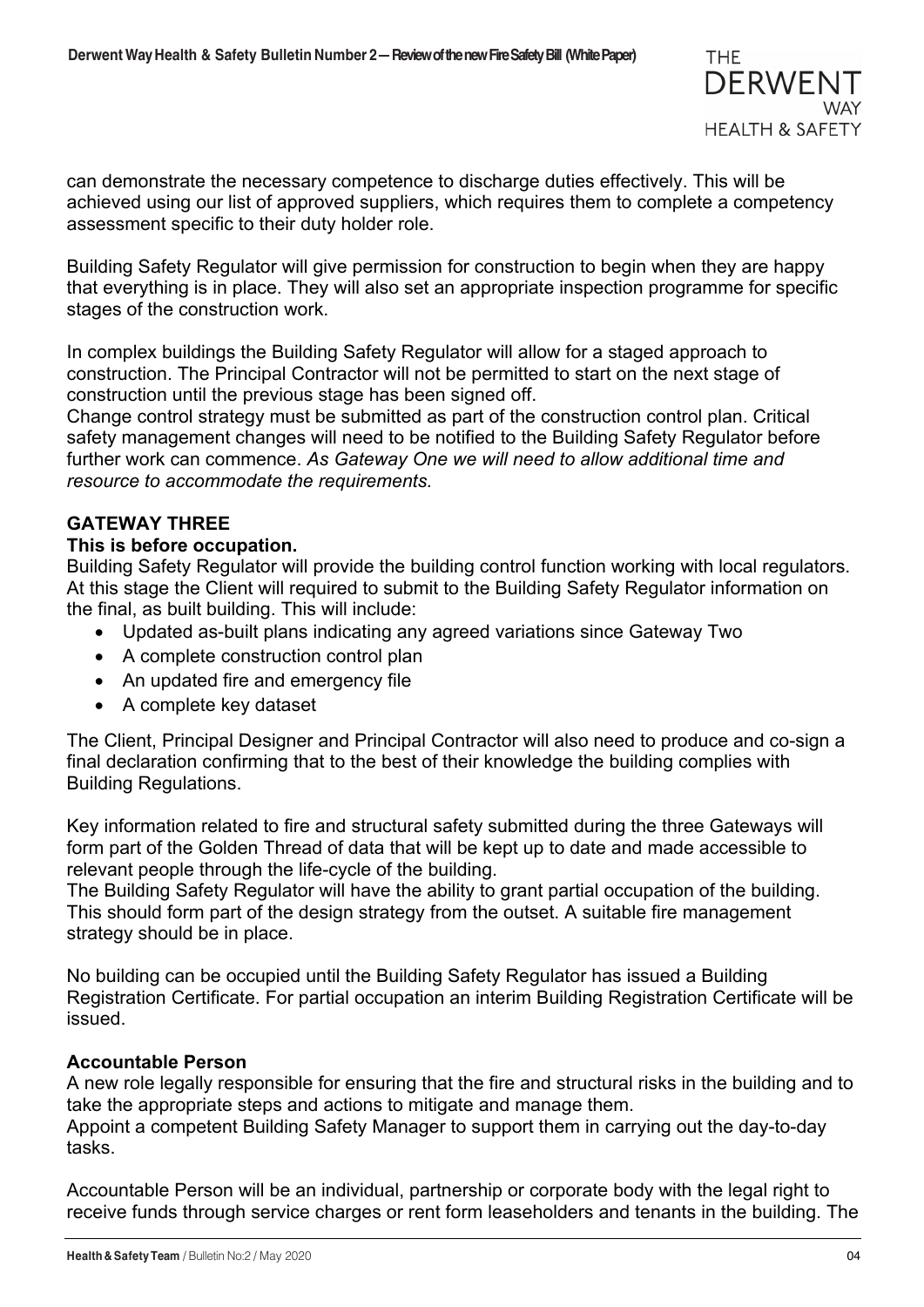

Accountable person will also have responsibility for the upkeep and maintenance of the structure of the outside of the building, plant room and common areas.

## **Building Registration Certificate**

Accountable Person will be required to provide specified information such as the core details identifying the building, the details of the Accountable person and the details of the Building Safety Manager to the Building Safety Regulator.

On granting the Building Registration Certificate the Building Safety Regulator may attach specific conditions to it with the Accountable person obliged to comply or face penalties including possible criminal sanctions.

Three types of condition:

- *Special conditions* to deal with specific conditions imposed by the Building Safety **Regulator**
- *Voluntary conditions*  Proposed by the Accountable Person
- *Mandatory conditions* Apply to all buildings within scope

Without a Building Registration Certificate, a building in scope cannot be legally occupied. The Building Safety Regulator can review the Building Registration Certificate with a view to adding, amending, or varying the conditions.

The Building Safety Regulator will have the power to require the Accountable Person to appoint a replacement Building Safety Manager where there is continued non-compliance.

The Building Registration Certificate **must** be displayed in a prominent area of the common parts of the building. To ensure residents can easily identify and hold accountable those responsible for safety the Certificate will have the names of the Accountable Person and Building Safety Manager on it along with nay special conditions.

## **Building Safety Manager**

A new role and to be appointed by the Accountable Person can either be a legal entity or a natural person. Accountable Person must make enough resources available (include time and funding) to allow the Building Safety Manager to:

- Maintain the building's safety case and ensure the conditions in the Building Registration Certificate are complied with to the satisfaction of the Building Safety Regulator.
- Ensure those employed in the maintenance and management of the building's fire and structural safety have the necessary competence requirements to carry out the role they are undertaking
- Engage with residents in the safe management of their building through producing and implementing a Resident Engagement Strategy
- Reporting into a mandatory occurrence-reporting regime.

The Building Safety Manager is representing the Accountable Person and therefore they must be sure that the appointee has the necessary skills, knowledge, and experience to carry out the functions.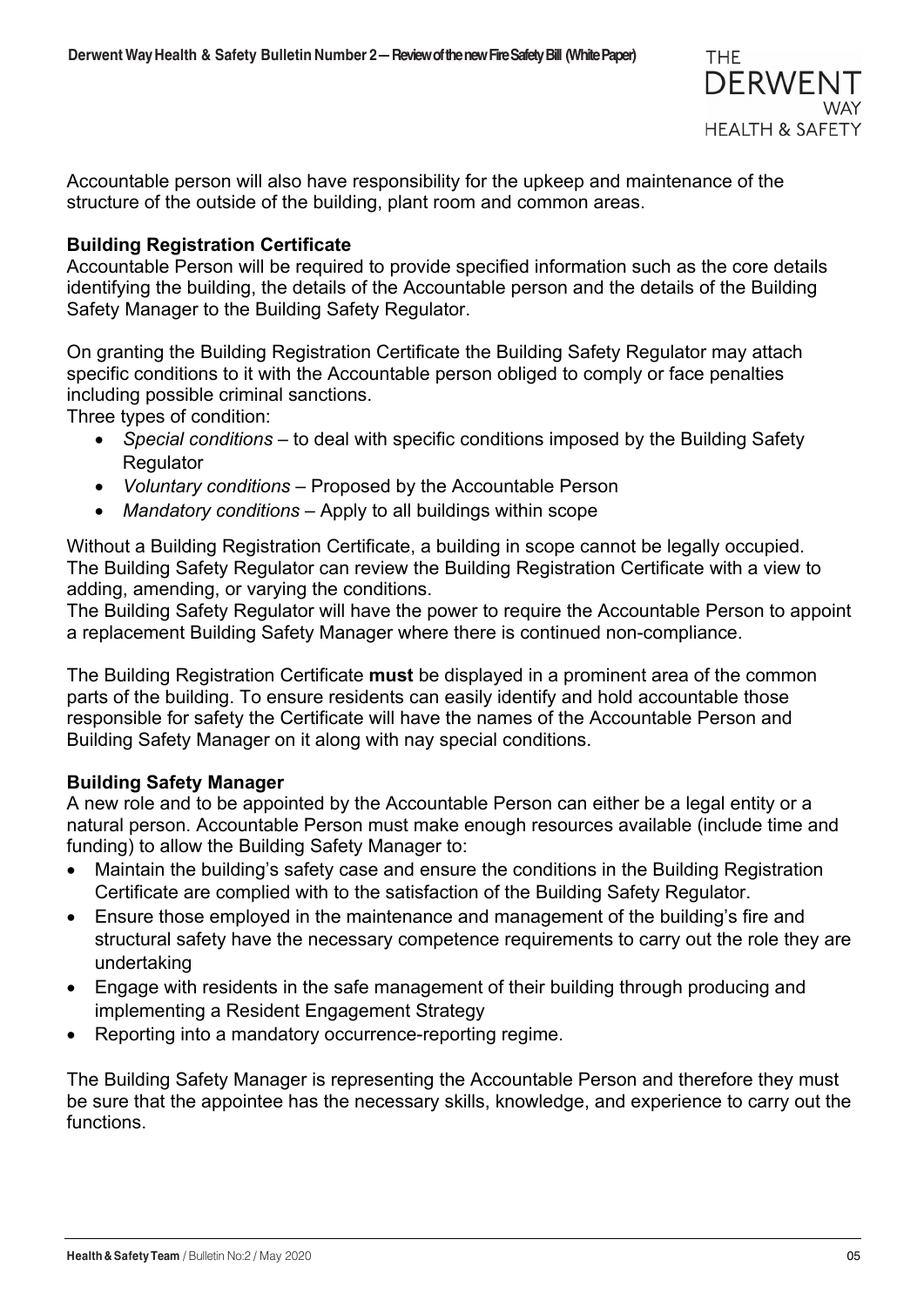

## **The Safety Case**

Submitting a safety case report to the Building Safety Regulator will be a mandatory requirement. The Building Safety Manager will be responsible for keeping the safety case up to date. This is a means of ensuring that the fire and structural risks in the building are mitigated and managed. The safety case should include an introduction by the Building Safety Manager stating how the fire and structural risks are being managed. This should be followed by a written explanation and justification of the approach being taken to manage risks, referencing the supporting evidence in the safety case.

In submitting the safety case the Accountable Person will make the case to the Building Safety Regulator that the fire and structural safety risks in the building have been assessed and adequate safety measures have been identified and implemented to manage the risk appropriately. *(like our existing Fire Risk Assessments).*

The Building Safety Regulator may require the mitigations to be changed under review. The Building Registration Certificate and safety case will be reviewed at regular intervals by the Building Safety Regulator or at other times when there is a change in circumstances or personnel.

## **Across the life cycle of the building:**

#### **Golden Thread**

Duty holders will be responsible for creating and maintaining the golden thread of building information related to fire and structural integrity. *This information could be stored within the O&M Manual* 

The information will need to be held digitally. *We will need a platform to store this information*

At Gateway Three key information will be handed over from the Client to the Accountable Person who will take on responsibility for keeping the information up to date and accurate.

#### **Mandatory Occurrence Reporting**

Mandatory Occurrence will be defined as any structural safety or fire safety related event that is perceived to represent a significant risk to life in a multi-occupational building.

#### **Duty Holder Competence**

Each duty holder must have the correct skills, knowledge, training and experience to be able to carry out their role.

#### **Existing buildings within scope**

Existing buildings within scope (*we will provide a Derwent London property list highlighting building which are within the scope*) will enter the more stringent regulatory regime at occupation phase. However, there will be a staged transition period and the Building Safety Regulator will consider information available to the Accountable Person at the time of the application. More details to follow.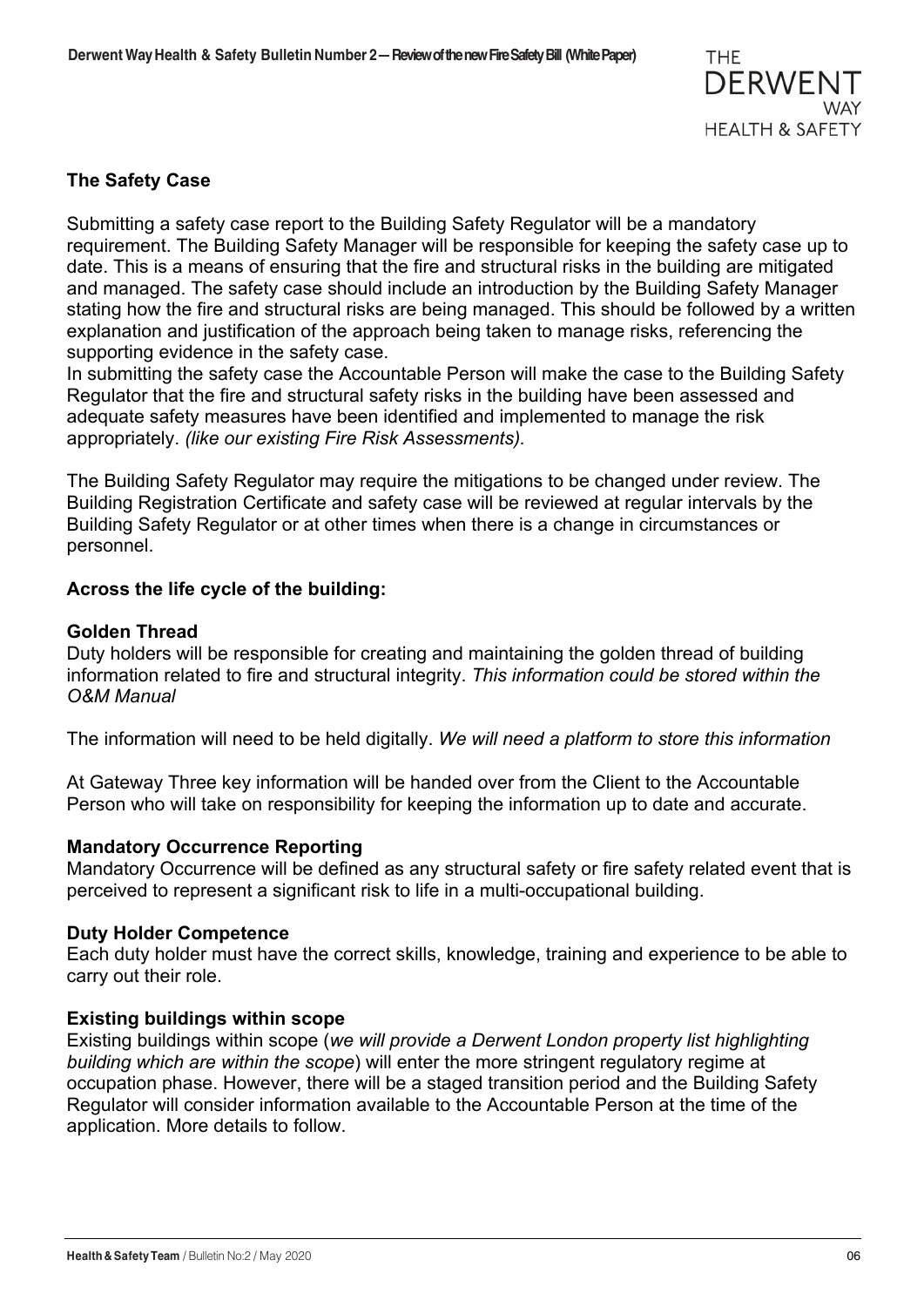

## **During a refurbishment**

Before refurbishment takes place and subject to Building Regulations the Accountable Person or the Building Safety Manager must apply to the Building Safety Regulator for building work to take place. Work cannot start without this approval.

If the works do not trigger the Building Regulations but could have an impact on fire and/or structural safety, then the Building Safety Manager must notify the Building Safety Regulator, but work can commence before a response is received.

Residents proposing a change to their own property must notify the Building Safety Manager. If required, the Building safety Manager will need to update the safety case and confirm to the resident whether or not the refurbishment can be undertaken. If the changes impact upon Building Regulations or the fire/structural safety, then the resident will need to notify the Building Safety Regulator prior to and on completion of the work.

Throughout all refurbishment work, the safety case must be updated. To demonstrate how risks are being predicted, planned for and managed as appropriate and where necessary.

#### **Remediation**

The Accountable person will be expected to rectify any unknown fir and structural risks to protect the safety of the residents as a priority.

The Accountable person will be responsible for any defects in the safety case.

#### **4. As stronger voice for residents – The Resident Engagement Strategy**

Residents of buildings in scope will:

- Have rights to receive information about the safety of their building
- Be able to request access to appropriate detailed safety information
- Be involved in decisions about the safety of their building
- Have their complaints about safety dealt with quickly and effectively?

#### **Engagement**

The Building Safety Manager will be required to produce an implement a Resident Engagement Strategy setting out how they will inform and engage with the residents and involve them in decision making.

In the strategy the Building Safety Manager will have to demonstrate:

- How core information about building safety will be shared proactively with residents
- How appropriate detailed information about building safety will be made available to residents on request
- Their strategic approach to communicating with residents, including the channels and forums through which different information will be shared
- How residents will be involved in decisions about their building's safety; particularly during any refurbishment
- How complaints about safety will be handled effectively and efficiently
- How residents will be informed about their own safety responsibilities and how these will be managed
- What steps will be taken to ensure the engagement takes account of the diverse needs of the residents
- How implementation of the strategy will be measured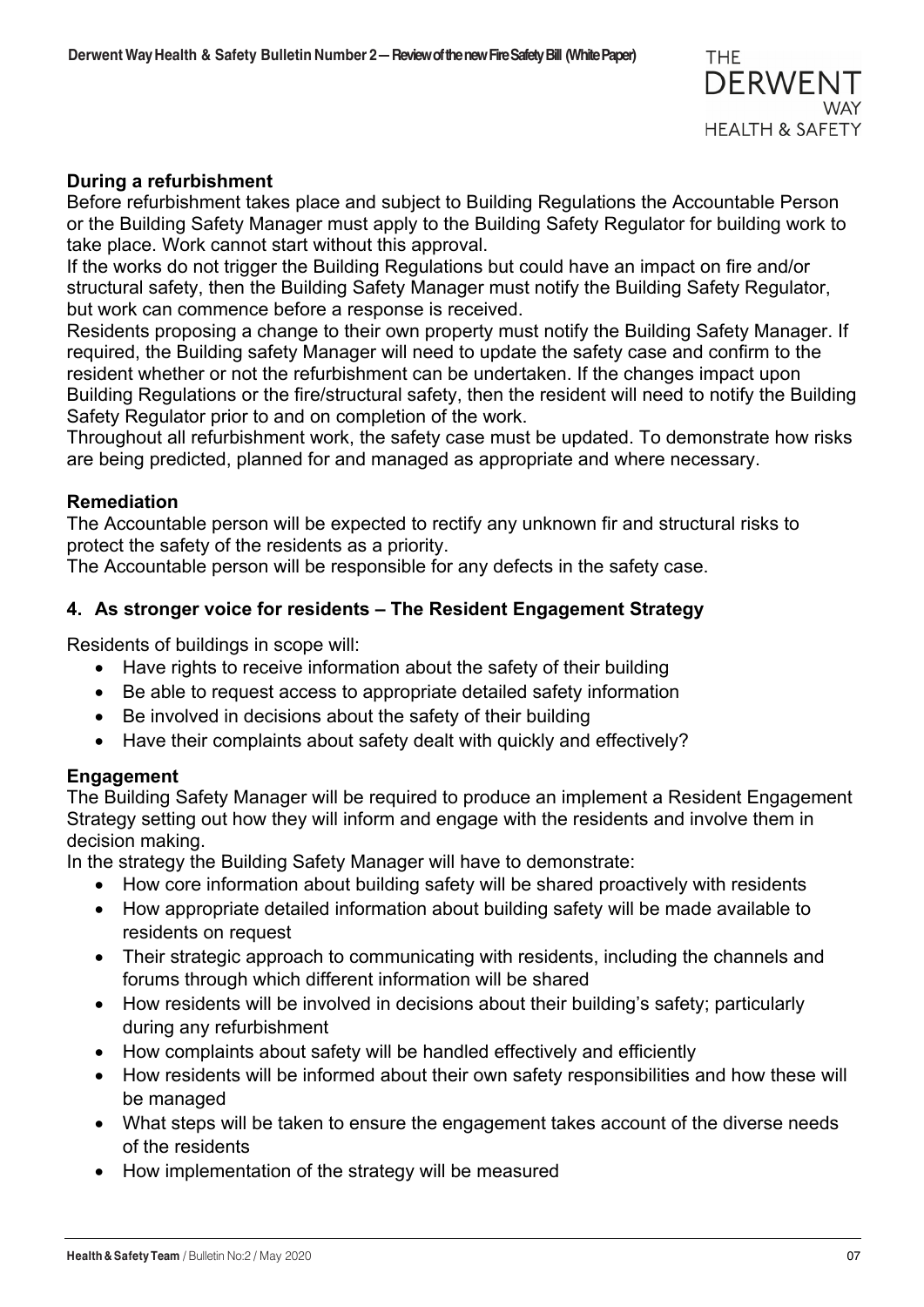## **Raising and Escalating Complaints**

Access to a clear and transparent process to complain to their Building Safety Manager

Resident Engagement Strategy will set out:

- How decisions will be communicated
- Expected timescales for response
- Investigations
- Final response and close out

These will need to be kept by the Building Safety Manager to be submitted to the Building Safety Regulator at the periodic review.

Where a resident feels they complaint has not been dealt with they can appeal directly to the Building Safety Regulator.

## **Residents' responsibilities**

New statutory duty for resident to comply with Building Safety Manager.

Residents have legal responsibilities to avoid actions that could pose a risk to the fire and structural safety of the building.

This could be such as:

- Making structural alterations to their flats, such as removing supporting walls, that undermine the integrity of compartmentation of the building, or failing to put right dangerous alterations that they are liable for
- Removing and replacing compliant fire doors or windows
- Damaging or removing fire safety features in the common parts of the building such as fire extinguishers, sprinklers or alarm systems.
- Hindering or frustrating the Building Safety Manager in the performance of their duty to maintain the fire and structural integrity of the building and keep residents safe.

## **5. Improving the safety of construction products: a new regulatory framework**

Establish a new national Construction Products regulatory role responsible for:

- Market surveillance and oversight of local enforcement action including maintaining a national complaints system
- Enforcement action with manufacturers
- Providing advice and support to the industry and technical advice to the Government

Looking to take forward the development of standards of third-party certification with BSI and UKAS

## **Construction Products Standards Committee**

Comprised of technical experts and academics and will advise Government on whether voluntary industry standards should become UK regulatory standards. Will also advise on:

- The assumptions and weaknesses within the current testing regime
- Ways to improve it
- Innovation in how construction products are tested.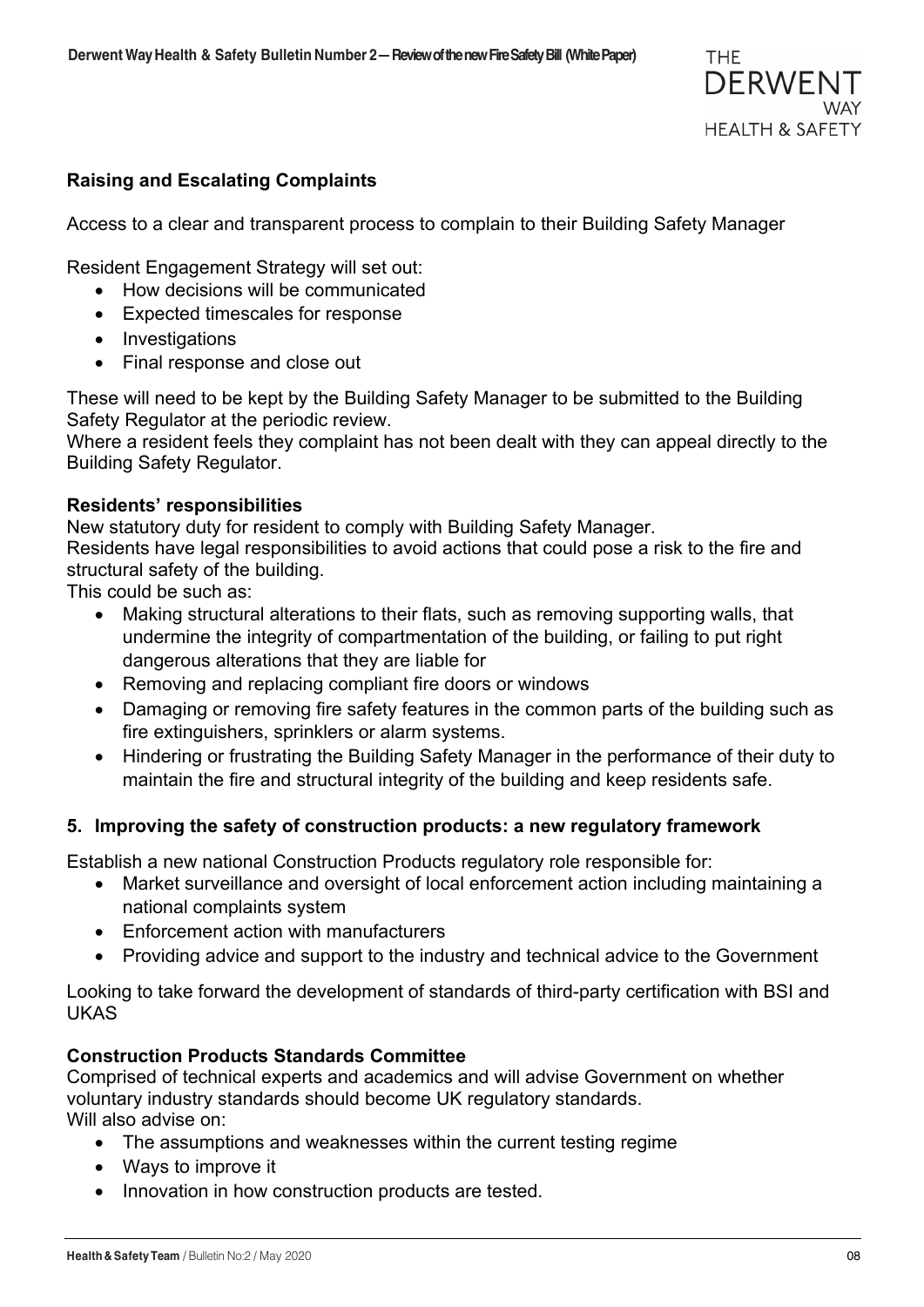

## **6. Promoting competence: improving performance across the industry and within building control**

BSI will lead a Competence Steering Group to set out minimum standards for Principal Designer, Principal Contractor and Building Safety Manager. Developed with industry and other stakeholders.

The Building Safety Regulator will establish a new industry led committee to develop competencies through a number of oversight and assurance functions.

## **Building Control Competence**

The Building Safety Regulator will ensure that the regulatory teams overseeing the buildings in scope are competent to perform their roles.

## **7. A robust environment of compliance and deterrence: ensuring the reforms are delivered**

## **Incentivising the right behaviour**

Introduction of Gateways in design and construction phases will create hold points for the Building Safety Regulator to prevent work form continuing if they are not satisfied. During occupation the Accountable Person must understand and manage fire and structural safety risks and to manage and monitor ongoing risks as they arise. Residents will need to comply with the Building Safety Manager in the discharge of their duties.

## **Enforcement and Sanctions**

Collaborative approach should be the first means of compliance through informal advice. Failing this the Building Safety Regulator will be able to issue 'stop', 'compliance' or 'improvement' notices. If these notices fail to produce compliance the Building Safety Regulator will have the power to take other enforcement action against the duty holders.

The sanctions should reflect the degree to which the breach of fire and/or structural safety has taken place.

## **8. Interacting with existing regulatory framework regimes**

Fire Safety Order consultation about the linking between the Housing Act 2004 and Fire Safety Order to take place in Spring 2020.

## **9. Improving the whole system**

**FIRE SAFETY BILL** – In Parliament on 19<sup>th</sup> March – Updates Regulatory Reform (Fire Safety) Order for Risk Assessment to include external walls (including cladding and balconies) and front entrance doors and to provide a firm foundation for the implementation of the recommendations of the Grenfell Inquiry Phase 1 report.

**TESTING OF Non-ACM CLADDING SYSTEMS** – Research shows that none of the materials tested performed in the same way as the ACM-PE cored panels.

**UPDATE TO Approved Document-B** – Changes will include sprinkler systems and wayfinding signs above 11 metres. Review to take place.